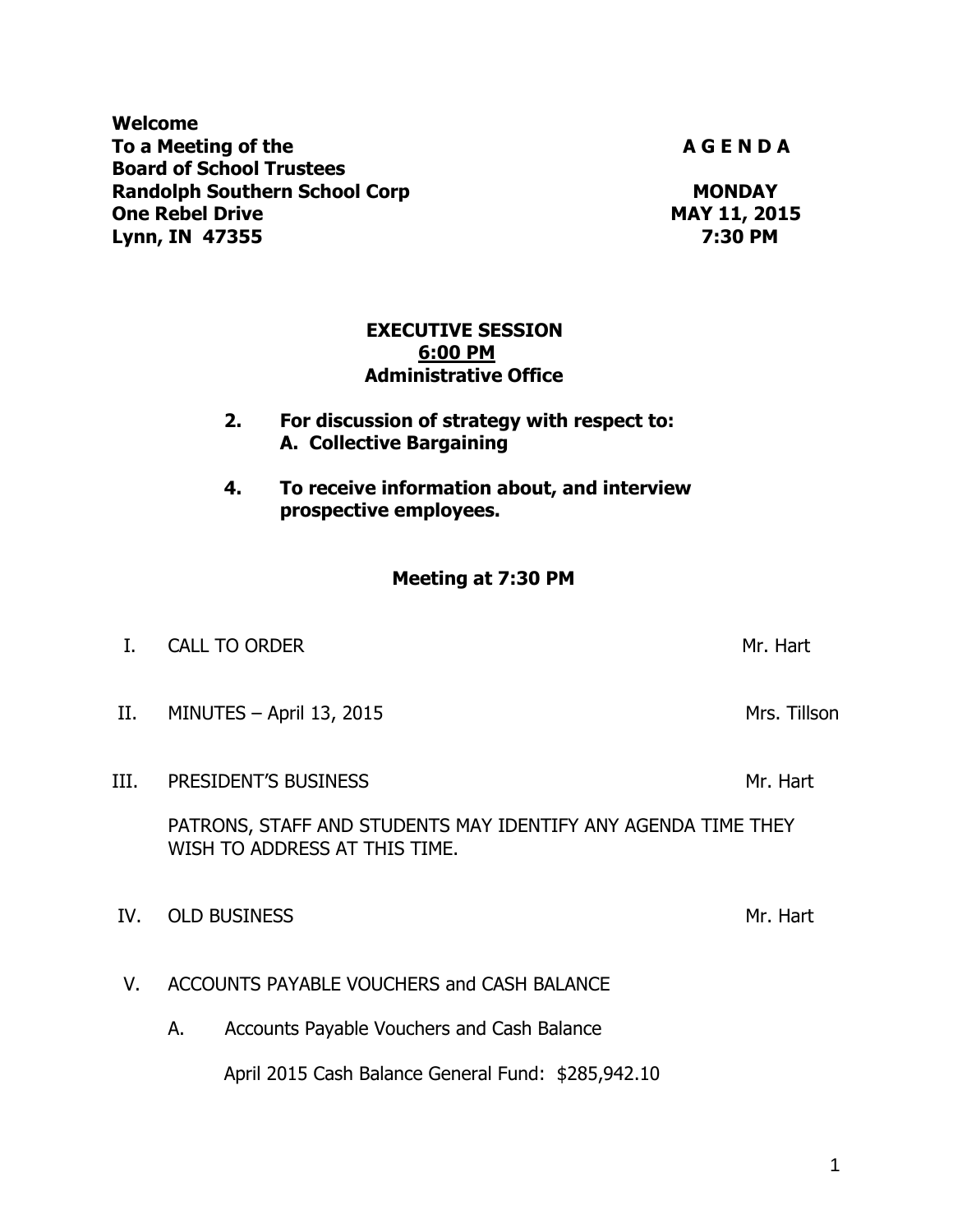## VI. NEW BUSINESS

- A. Business Items
	- 1. School Lunch Prices for 2015-2016

The National School Lunch Program requires the school corporation to raise the paid lunch price to be at an equitable amount to the free and reduced rates. Food Service Supervisor and Superintendent recommend the Board of School Trustees approve the following paid lunch prices for the 2015-2016 school year:

| Elementary Lunch Price:          | \$1.95 |
|----------------------------------|--------|
| Jr./Sr. High School Lunch Price: | \$2.25 |
| <b>Adult Lunch Price:</b>        | \$2.75 |
| <b>Breakfast Price:</b>          | \$1.25 |
| <b>Adult Breakfast Price:</b>    | \$1.50 |

2. Health Insurance Premium Increase 2015-2016

Greater Randolph County School Insurance Consortium met on April 7, 2015 to discuss insurance renewal and cost increase for 2015-2016. The Consortium recommended the following increases: Plan  $B - 15\%$ , Plan  $D - 12\%$ , Plan  $E - 7\%$  and Plan  $F - 7\%$ . Superintendent recommends the Board of School Trustees approve the increases for 2015-2016 (Please see GRCSIC attachment).

3. Permission to Pursue Other Health Insurance Options for 2015- 2016.

Health insurance premiums and clinic costs have risen over the last four years. The health care reform may provide more cost efficient plans for employees. Superintendent requests permission to notify the consortium that the school corporation is investigating other health insurance plans and options for the future.

4. Payroll Memorandum of Understanding

Superintendent recommends the Board of School Trustees approve the Payroll Memorandum of Understanding between the RS CTA and Board of School Trustees per attachment. The school corporation is moving to a balanced calendar for the 2015-2016 school year and the memorandum avoids a double payroll.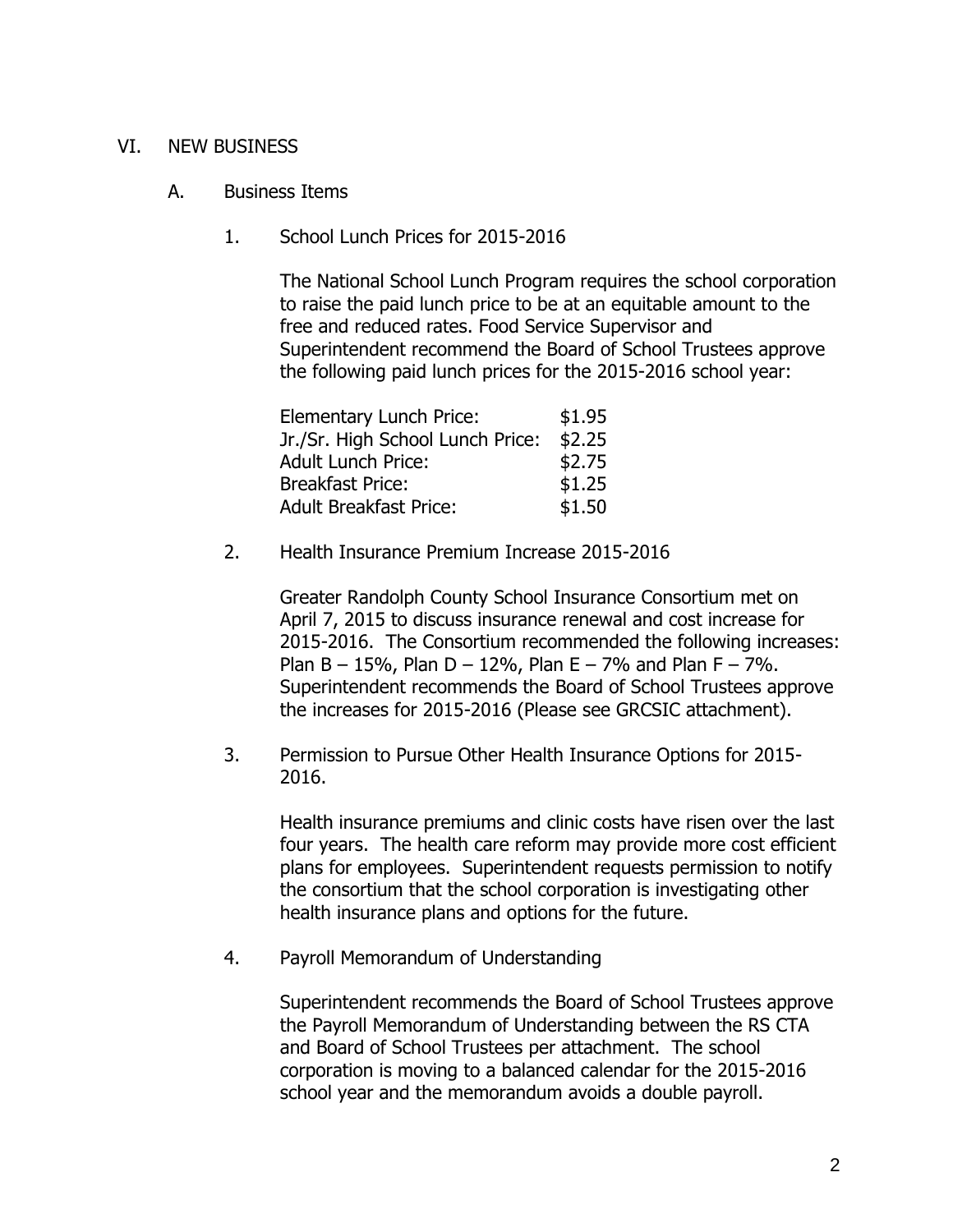- B. Personnel Items
	- 1. Resignation of Groundskeeper

Superintendent and Director of Operations recommend the Board of School Trustees accept the resignation of Daniel Fry as grounds keeper effective May 9, 2015.

2. Resignation of Julie Price  $6<sup>th</sup>$  Grade Teacher

Superintendent and Elementary Principal recommend the Board of School Trustees accept the resignation of Julie Price effective at the conclusion of 2014-2015 school year.

3. Retirement Request of Joyce Bryant - 4<sup>th</sup> Grade Teacher

Superintendent and Elementary Principal recommend the Board of School Trustees accept the retirement request of Joyce Bryant effective at the conclusion of 2014-2015 school year. Mrs. Bryant has worked at RSSC for 29½ years.

4. Retirement Request of Kathryn Huntington - Cafeteria Head Cook

Superintendent and Cafeteria Director recommend the Board of School Trustees accept the retirement request of Kathryn Huntington as Head Cook effective at the conclusion of 2014-2015 school year. Mrs. Huntington has worked at RSSC for 38-1/2 years.

5. Retirement Request of Sue Roberts - Cafeteria Worker

Superintendent and Cafeteria Director recommend the Board of School Trustees accept the retirement request of Sue Roberts as Assistant Cook effective at the conclusion of 2014-2015 school year. Mrs. Roberts has worked at RSSC for 36 years.

6. Employment of Daegon Wilson as Summer Technology Assistant

Superintendent recommends the Board of School Trustees hire Daegon Wilson as Summer Technology position at \$9.00 per hour for no more than 250 hours. Duties include moving computers, updating computer hardware and software. Daegon has worked in this position two previous summers.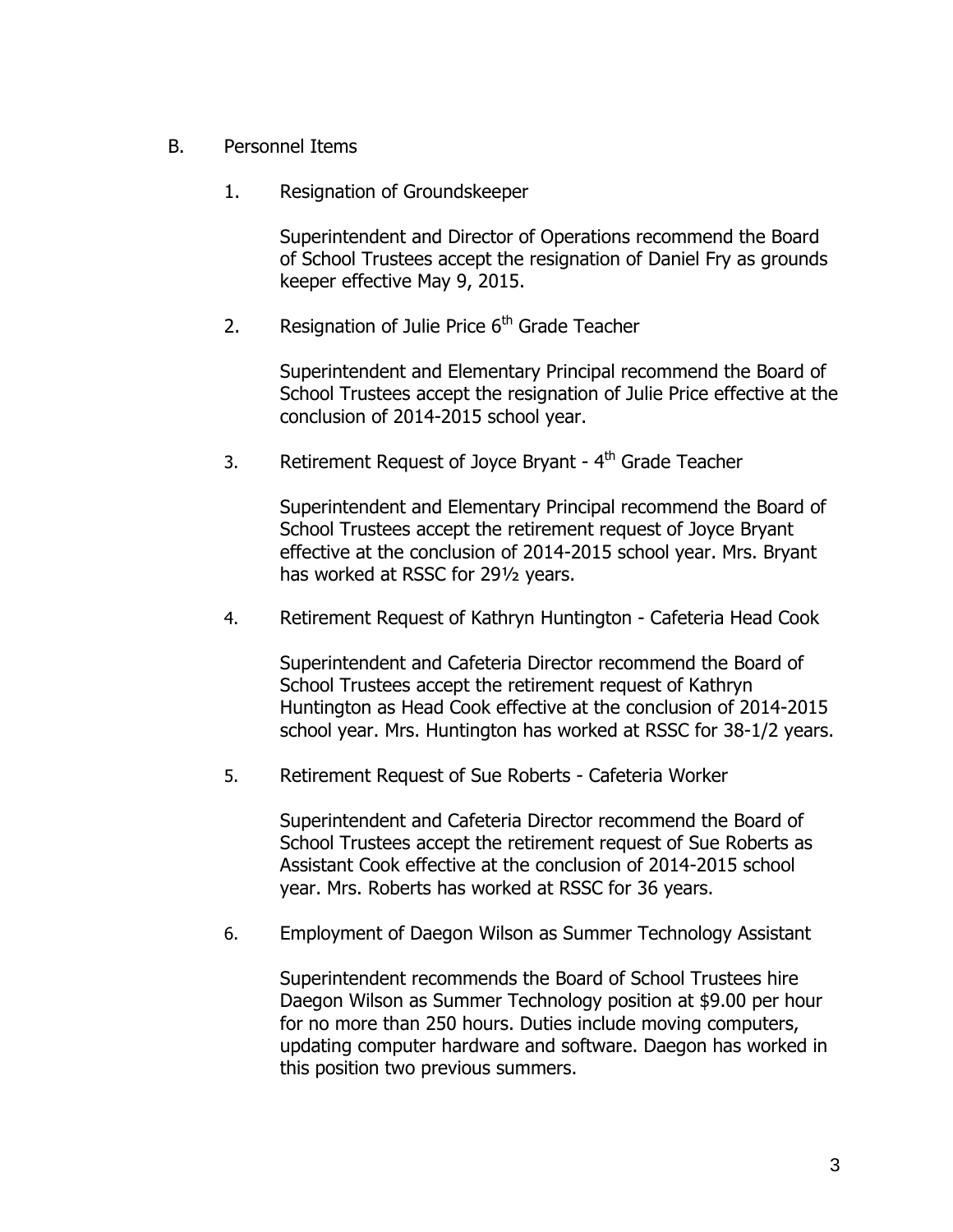- 7. Resignation of Michelle Knotts as Administration Assistant. Superintendent recommends the Board of School Trustees accept the resignation of Michelle Knotts as Administration Assistant effective May  $8<sup>th</sup>$  2015.
- 8. Athletic Coaches 2015-2016

Superintendent and High School Principal and Athletic Director recommend the following coaching assignments for the 2015-2016 school year:

| Girls Varsity Basketball: Jerimy Stephan<br>Open Gym/Individual Workouts<br><b>Weight Training/Conditioning</b><br><b>Team Camp</b> | \$4,833.00<br>630.00<br>\$<br>210.00<br>\$<br>\$<br>316.00 |
|-------------------------------------------------------------------------------------------------------------------------------------|------------------------------------------------------------|
| Boys Varsity Basketball Ball: Tom Byrum<br>Open Gym/Individual Workouts<br><b>Weight Training</b><br><b>Team Camp</b>               | \$4,833.00<br>\$<br>630.00<br>\$210.00<br>\$<br>316.00     |
| Boys Tennis: Amy Hinshaw<br>Girls Tennis: Amy Hinshaw                                                                               | \$1713.00<br>\$1713.00                                     |
| Varsity Volley Ball: Chelsea Gibson                                                                                                 | \$2348.00                                                  |

Jr. High Wrestling for 2014-2015: Gary Hosbrook \$1000.00

- B. Fund Raisers
	- 1. Elementary Principal and Superintendent recommend the Board of School Trustees approve the following fund raiser:

Group: Snack Bag Committee Contact Person: Kristin Mays Event: 4<sup>th</sup> – 6<sup>th</sup> Grade Dance Date: May 21st, 2015 Anticipated Income: \$70.00 Method: Dance on May 21<sup>st</sup> Admission \$2.00 per ticket Purpose: To raise money to be able to send home one snack bag a month.

D. Facility Requests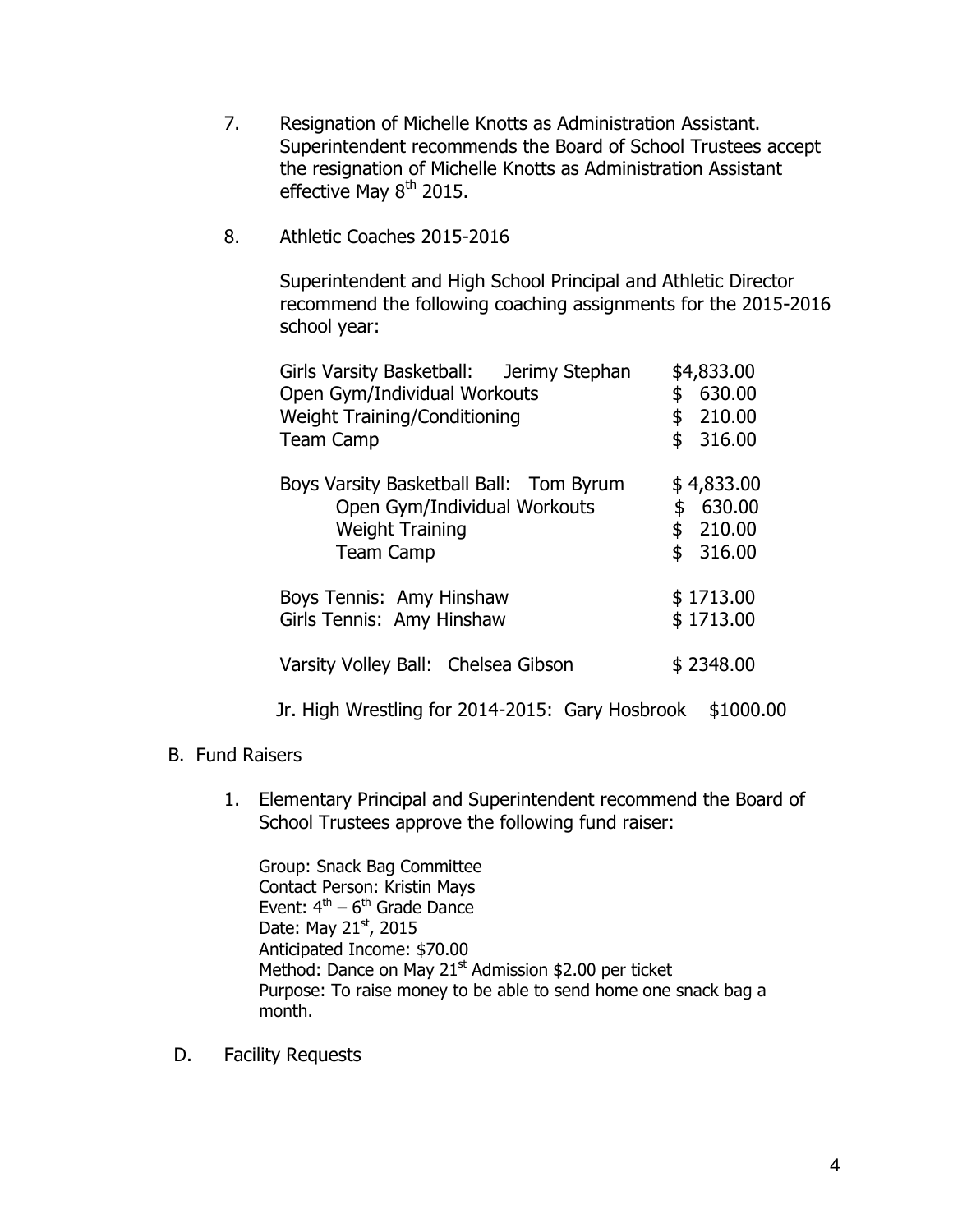- E. Field Trips
	- $1<sub>1</sub>$ 5<sup>th</sup> and 6<sup>th</sup> Grades to Wright Patterson Air Force Museum

Elementary Principal and Superintendent recommend the Board of School Trustees approve  $5<sup>th</sup>$  and  $6<sup>th</sup>$  grade field trip to Wright Patterson Air Force Museum on May 14, 2015.

 $2.$  $4<sup>th</sup>$ ,  $5<sup>th</sup>$ ,  $6<sup>th</sup>$  Grades to Kings Island

> Elementary Principal and Superintendent recommend the Board of School Trustees approve  $4^{\text{th}}$ , 5<sup>th</sup> and 6<sup>th</sup> grade field trip to Kings Island on May 19, 2015.

3. Physics & Calculus Classes to Kings Island

High School Principal and Superintendent recommend the Board of School Trustees approve the Physics & Calculus Classes field trip to Kings Island on May 15, 2015.

4. Music Department to Kings Island

High School Principal and Superintendent recommend the Board of School Trustees approve the Music Department field trip to Kings Island on Saturday, May 23, 2015 contingent upon completing transportation arrangements.

- F. Curriculum
	- 1. Approval of the 2015-2016 Jr./Sr. High School Student Handbook

Superintendent and Jr./Sr. High School Principal recommend the Board of School Trustees approve the 2015-2016 Jr./Sr. High School Student Handbook as presented. Changes to the handbook will be discussed by Mr. Knotts.

- G. Board Policy
	- 1. Board Policy 8510 Wellness Policy Modifications First Reading

Wellness Committee met four times to review the Wellness Policy 8510, Vending Policy 8540 and Food Service Policy 8500. The Superintendent and Committee recommend the following modification to Board Policy 8510: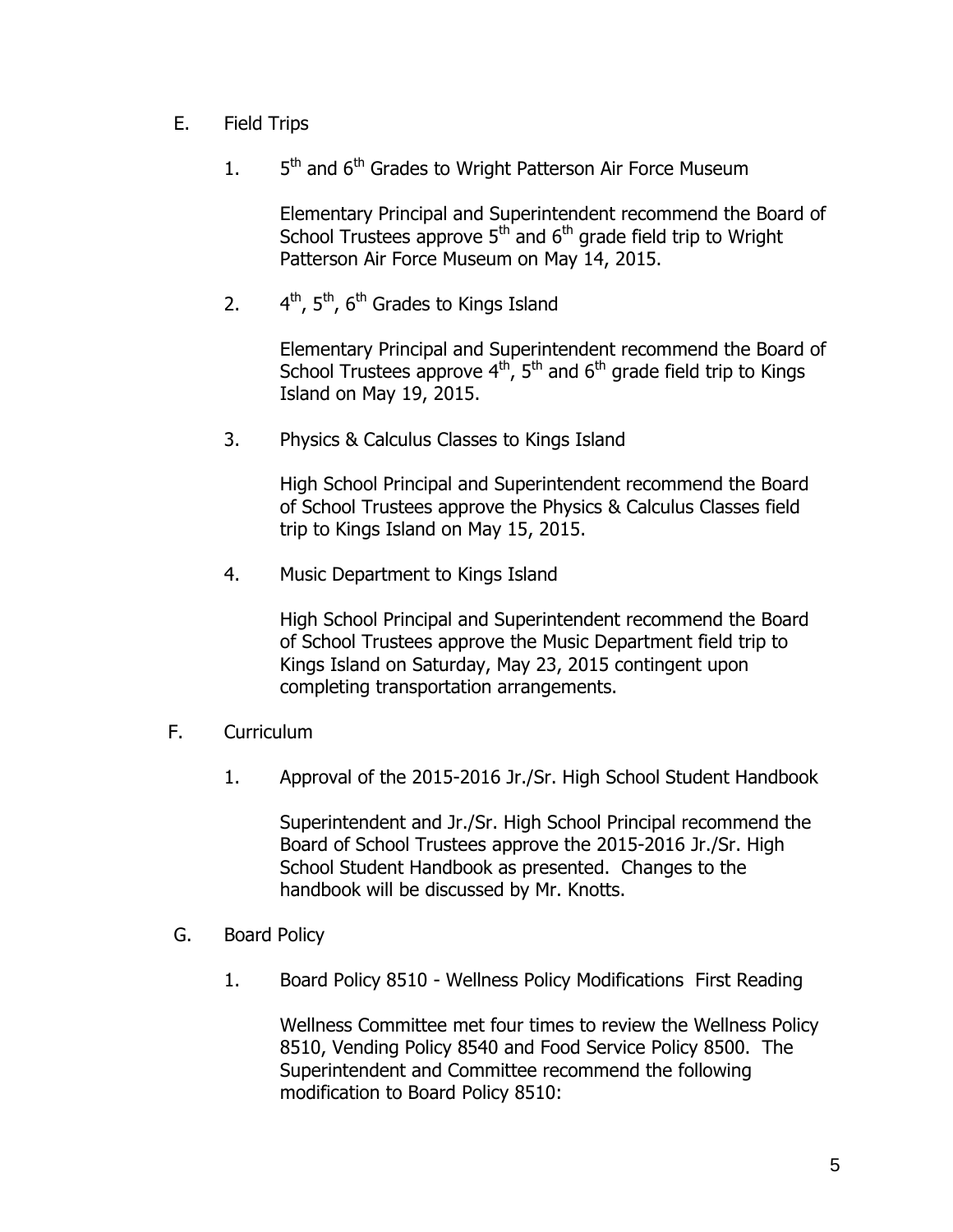- A1 Nutrition education shall be included in the K-12 sequential comprehensive health curriculum in accordance with the curriculum standards and benchmarks established by the State.
- C1 The school shall provide at least twenty (20) to thirty (30) minutes daily for students to eat.
- I Continuing professional development shall be provided for all staff of the food service program per USDA professional standards.
- H. School Board
- I. Job Descriptions
- J. Donations
- K. General

### VII. PRINCIPAL REPORTS

- A Jr./Sr. High School Report
	- 1. Graduation on June 6 at 7:30 PM. Board Members, please be at RSSC at 7:15 PM. Graduation Practice June at 10:00 AM.
	- 2. Spring Sports Update
- B. Elementary
	- 1. School Dance, Grades 4-6 on May 21, 2015.
	- 2. NWEA Testing, May 11-15, 2015
	- 3. Sixth Grade Graduation and Awards, May 28, 2015, 1:00 PM
	- 4. Field Day at Camp Yale, May 29, 2015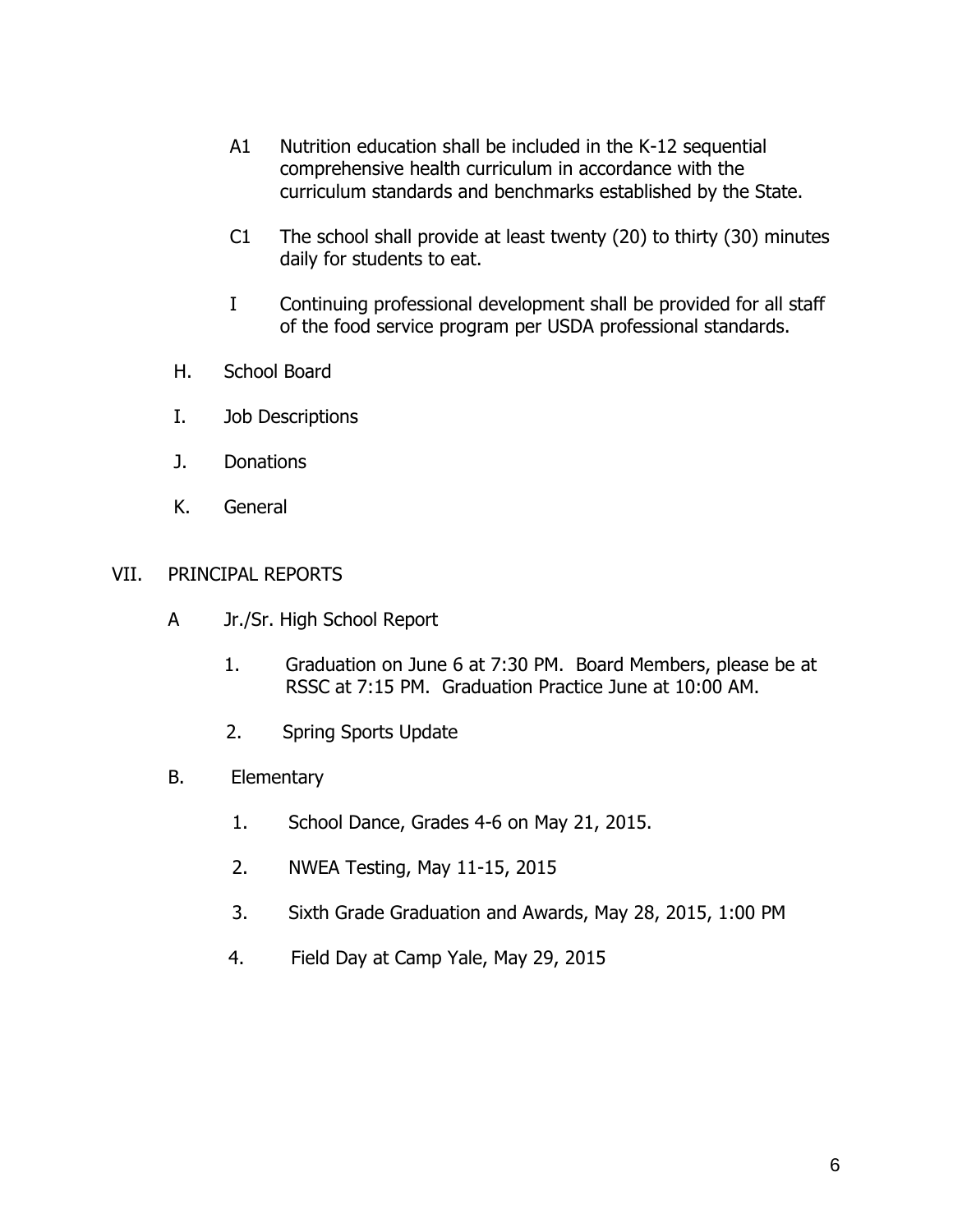# VIII. SUPERINTENDENT REPORT

- A. Indiana School Boards Spring Conference was held on Thursday, May 7<sup>th</sup> at Willie and Red's. Barb Hines, Pat Tillson, and Donnie Bowman were in attendance.
- B. Indiana Legislature session and projected funding for 2016 and 2017.
- C. Maintenance Report
- D. ADM Report

| ADM Count ---- 2014-2015 Official Count Day is 9/12/14<br>Ε. |  |
|--------------------------------------------------------------|--|
|--------------------------------------------------------------|--|

|                 | 5/28/14 | 8/12/14 | 9/12/14 | 10/6/14         | 11/10/14 | 1/15/15 | 4/9/15 | 5/7/15 |  |
|-----------------|---------|---------|---------|-----------------|----------|---------|--------|--------|--|
| K(.5)           | 15.5    | 15      | 15      | 16              | 16.5     | 16.5    | 17     | 17     |  |
|                 | 31      | 30      | 30      | 32              | 33       | 33      | 34     | 34     |  |
|                 |         |         |         |                 |          |         |        |        |  |
| $\mathbf{1}$    | 41      | 33      | 34      | 33              | 35       | 35      | 35     | 35     |  |
| $\overline{2}$  | 45      | 37      | 36      | 37              | 39       | 40      | 38     | 38     |  |
| 3               | 34      | 40      | 41      | 41              | 42       | 41      | 40     | 40     |  |
| $\overline{4}$  | 35      | 35      | 35      | 35              | 35       | 35      | 35     | 35     |  |
| 5               | 27      | 37      | 37      | 37              | 38       | 39      | 41     | 41     |  |
| 6               | 34      | 26      | 27      | 27              | 28       | 28      | 28     | 28     |  |
| <b>Total</b>    | 231.5/  | 223/    | 225     | 226             | 233.5    | 234.5/  | 234    | 234    |  |
|                 | 247     | 238     | 240     | 242             | 250      | 251     | 251    | 251    |  |
|                 |         |         |         |                 |          |         |        |        |  |
| $\overline{7}$  | 43      |         | 35      |                 | 35       | 35      | 37     | 37     |  |
|                 |         | 35      |         | 35              |          |         |        |        |  |
| $\bf 8$         | 52      | 44      | 44      | 44              | 46       | 47      | 49     | 49     |  |
| 9               | 32      | 53      | 52      | 53              | 51       | 52      | 53     | 53     |  |
| $10\,$          | 31      | 33      | 33      | $\overline{33}$ | 35       | 34      | 36     | 35     |  |
| 11              | 46      | 32      | 31      | 30              | 30       | 32      | 32     | 31     |  |
| 12              | 44      | 47      | 46      | 46              | 46       | 46      | 46     | 46     |  |
| $\overline{HS}$ | 248     | 244     | 241     | 241             | 243      | 246     | 253    | 251    |  |
| Total           |         |         |         |                 |          |         |        |        |  |
| Elem            | 231.5   | 223     | 225     | 226             | 233.5    | 233.5/  | 234/   | 234/   |  |
| Total           | 247     | 238     | 240     | 242             | 250      | (250)   | (251)  | (251)  |  |
| Corp.           | 479.5   | 467     | 466     | 467             | 476.5    | 480.5   | 487    | 485    |  |
| <b>Total</b>    | 495     | 482     | 481     | 483             | 493      | 497     | 504    | 502    |  |